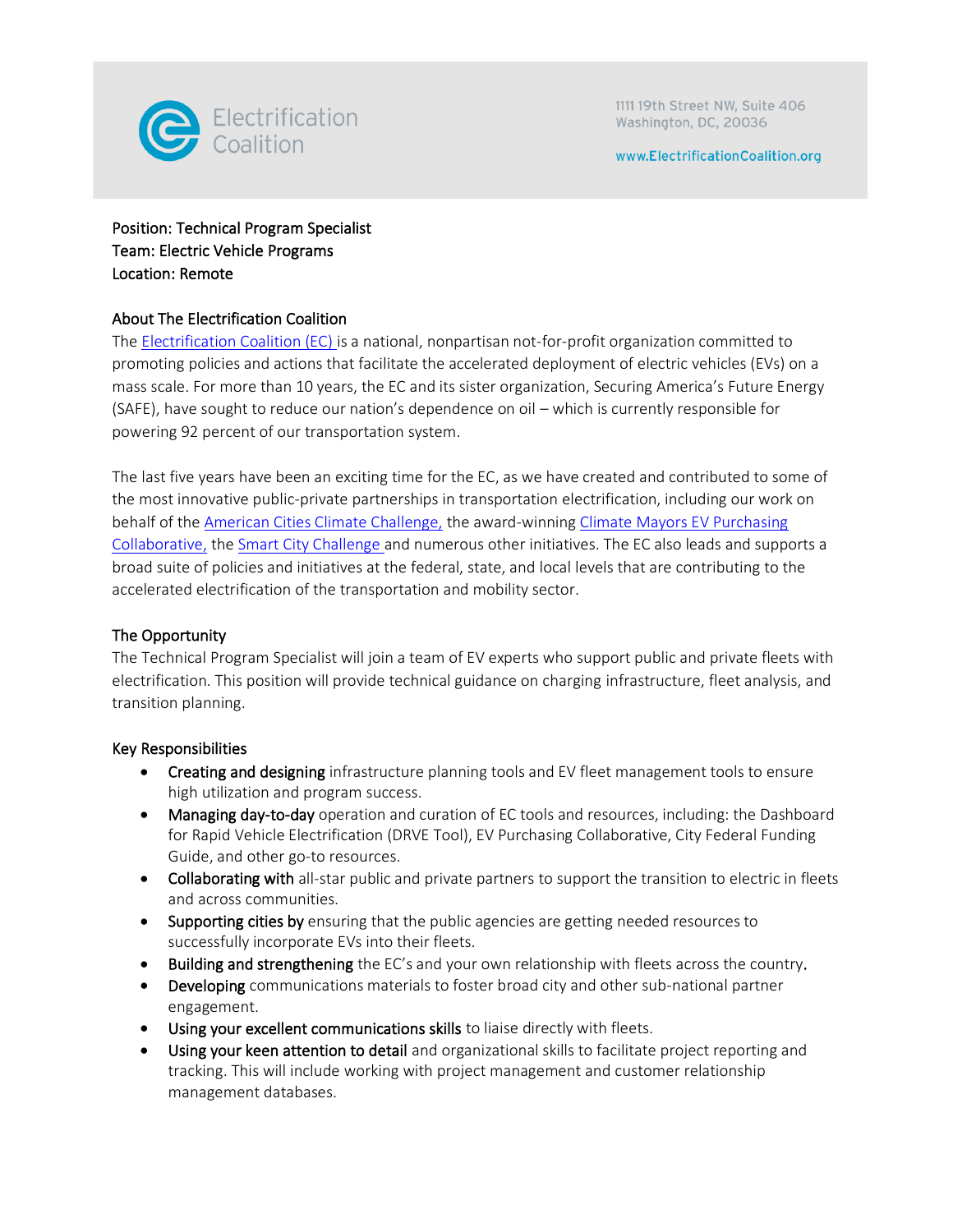• Being Social! Help develop outreach and conference activities to communicate program impacts.

# Professional Skills and Qualifications

## KNOWLEDGE & EXPERIENCE:

- Education in or professional knowledge of domestic energy policy, transportation, or technology policy.
- Comfortable communicating to a wide variety of audience, conversive on nuanced details.
- Professional experience (1-3 years) involving research, analysis, and writing on issues in energy and transportation.
- Experience working with public and/or private fleets.
- Experience working with policymakers, including government officials, military officers, and business leaders.
- Background in developing and launching educational resources and tools, especially those designed for large audience education.

## SKILLS & ABILITIES:

- Strong mathematical and analytical skills. Experience with data visualization skills preferred.
- Comfortable on tool and resource prototyping.
- Demonstrated research skills incorporating a variety of sources and databases, with preference for experience using energy, emissions, and transportation data.
- High computer proficiency, including but not limited to a good command of the Microsoft Office Suite (including a skilled knowledge of Excel and SharePoint).
- Experience with one or more Project Management software, such as Monday.com.
- A proven ability to work both as a member of a team on collaborative projects and as an independent technical thinker.
- A clear interest in the mission of the EC.
- The ability to produce consistent, quality work in a fast-paced environment.
- An adaptable and enthusiastic nature to changing priorities with ability to meet challenging deadlines.
- Strong organizational and time management skills, with exceptional attention to detail.
- Excellent verbal and written communication skills.

This position is remote with occasional travel, and various locations will be considered across the US.

# To Apply

To submit your application for this position please email a cover letter and resume to afreyschlag@electrificationcoalition.org.

The EC is committed to creating a diverse environment and is proud to be an equal opportunity employer.

# Compensation

The opportunity garners a competitive salary and benefits package, \$50,000-\$65,000 in Washington, D.C. though salaries are localized to applicant's geographic location. We are open to both experienced and newer candidates; the offer will also be reflective of a candidate's individual experience level.